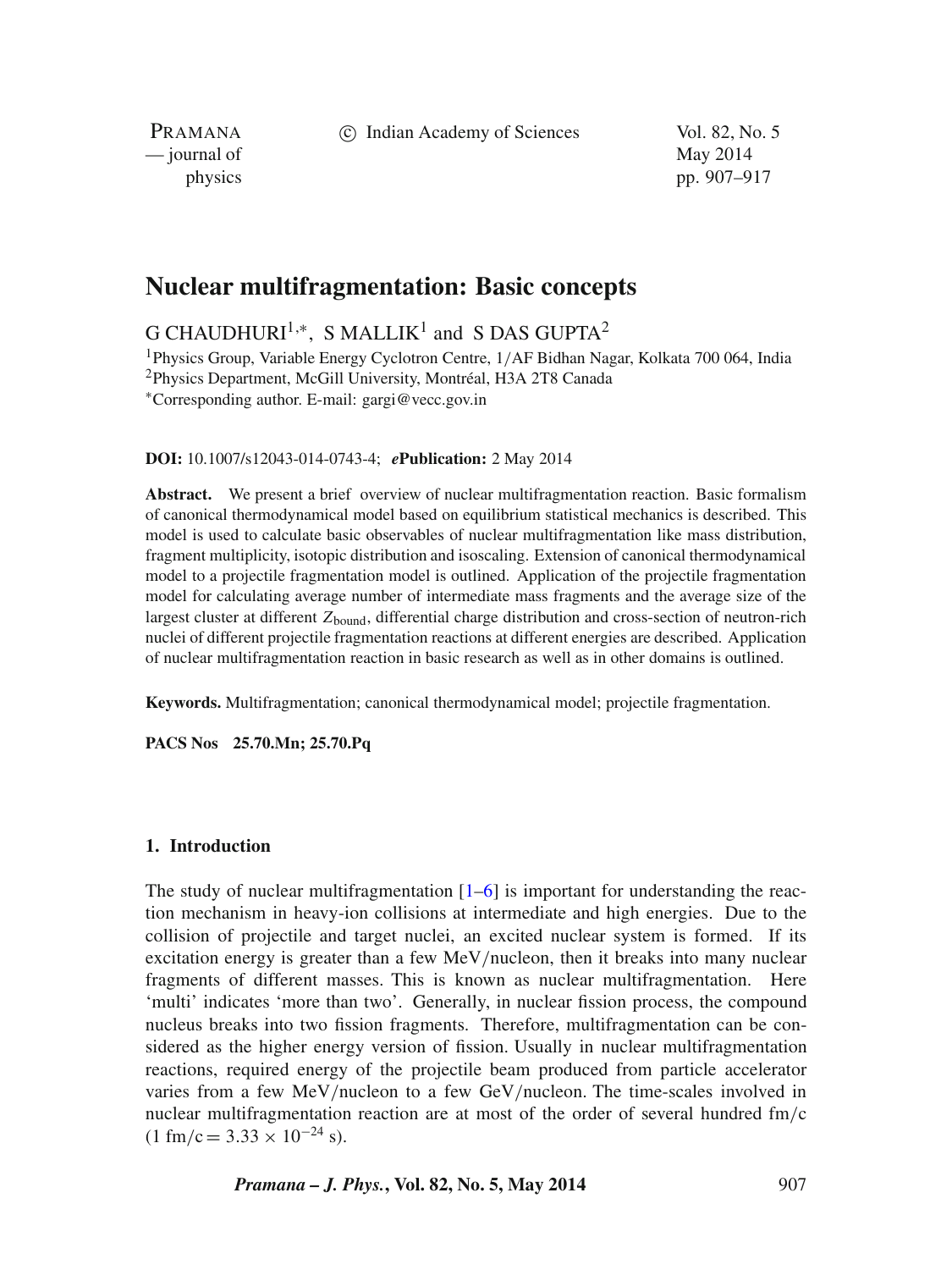#### *G Chaudhuri, S Mallik and S Das Gupta*

Different theoretical models have been developed for throwing light on the nuclear multifragmentation reaction and for explaining the relevant experimental data. Theoretical models can be classified into two main categories: (i) dynamical models (Boltzmann– Uehling–Uhlenbeck (BUU) model [\[1\]](#page-10-0), antisymmetrized molecular dynamics (AMD) model [\[2\]](#page-10-2), isospin-dependent quantum molecular dynamics (IQMD) model [\[3\]](#page-10-3) etc.) and (ii) statistical models (canonical thermodynamical model (CTM) [\[4\]](#page-10-4), statistical multifragmentation model (SMM) [\[5\]](#page-10-5), microcanonical model [\[6\]](#page-10-1) etc.). In dynamical models, time evolution of the nucleons of the projectile and the target nuclei are studied whereas the statistical model calculations are based on the available phase-space. Compared to dynamical models, statistical models are computationally much less intensive and can successfully handle different kinds of experimental data. In this paper, the basic formalism of the canonical thermodynamical model (CTM) and its applications for calculating mass distribution, fragment multiplicity, isotopic distribution and isoscaling are described.

Presently, projectile fragmentation reaction is an important area of research for studying the properties of exotic nuclei. So CTM is extended to a model for describing the projectile fragmentation reaction. Many important observables of projectile fragmentation like intermediate mass fragments, largest cluster size, differential charge distribution etc., are calculated from this model and compared with experimental data.

This paper is structured as follows. In [§2,](#page-1-0) we give a brief introduction of different statistical models whereas the details of CTM are described in [§3](#page-2-0) and its results are represented in [§4.](#page-3-0) The extension of CTM to a projectile fragmentation model is described in [§5](#page-5-0) and some results of projectile fragmentation are explained in [§6.](#page-6-0) A few applications of multifragmentation are mentioned in [§7](#page-9-0) and finally, summary and conclusions are presented in [§8.](#page-9-1)

### <span id="page-1-0"></span>**2. Statistical models of multifragmentation (SMM)**

Nuclear multifragmentation reactions are successfully described by statistical models based on equilibrium scenario of different excited fragments at freeze-out condition [\[4–](#page-10-4)[6\]](#page-10-1). In statistical models, one assumes that depending upon the original beam energy, the disintegrating system may undergo an initial compression and then begin to decompress. As the density of the system decreases, higher density regions will develop into composites. As this collection of nucleons begins to move outward, rearrangements, mass transfers, nuclear coalescence and most physics will happen until the density decreases so much that the mean free paths for such processes become larger than the dimension of the system. This condition is termed as freeze-out [\[5\]](#page-10-5).

The disintegration of excited nuclei can be studied by implementing of different statistical ensembles. Calculation by microcanonical ensemble is the most realistic but it is very difficult to implement it. Usually the grand canonical models are easily solved and they are more commonly used. In grand canonical models, total mass or total charge fluctuation is allowed but physically it is not allowed in intermediate energy nuclear reactions. Statistical multifragmentation model of Copenhagen [\[5\]](#page-10-5), the microcanonical models of Gross [\[6\]](#page-10-1) and Randrup and Koonin [\[7\]](#page-10-6) are commonly used. CTM [\[4\]](#page-10-4), introduced later, is easier to implement analytically and its main advantage is that one can eliminate the computationally intensive Monte Carlo procedures by using the recursive technique of Chase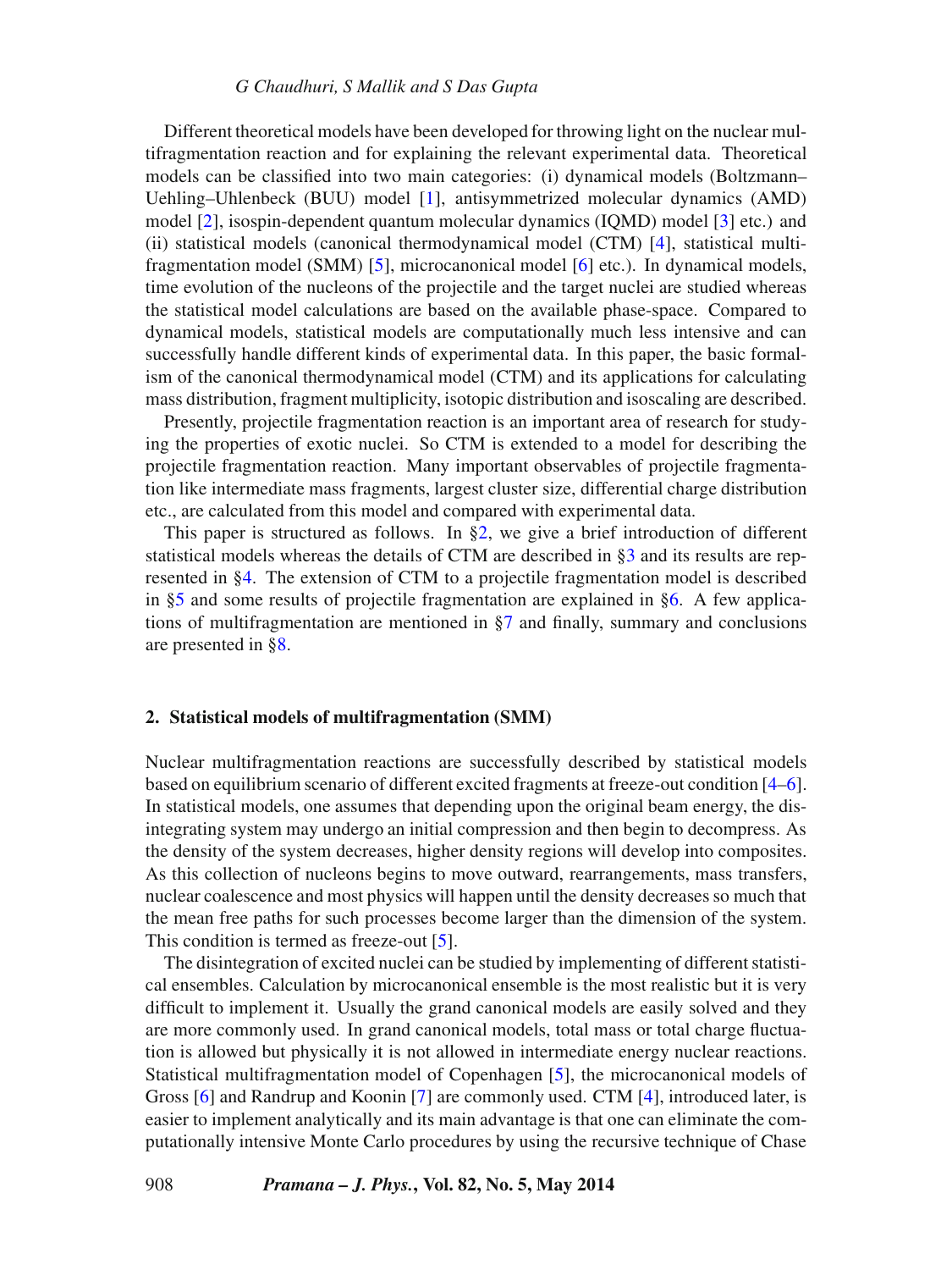and Mekzian [\[8\]](#page-10-7). The results from the models based on different ensembles converge only under certain conditions for finite nuclei [\[9,](#page-10-8)[10\]](#page-10-9).

#### <span id="page-2-0"></span>**3. Canonical thermodynamical model (CTM)**

Assuming that a system with  $A_0$  nucleons and  $Z_0$  protons at temperature T, has expanded to a volume higher than normal volume, the partitioning into different composites can be calculated according to the rules of equilibrium statistical mechanics. In a canonical model, the partitioning is done such that all partitions have the correct  $A_0$ ,  $Z_0$ (equivalently  $N_0$ ,  $Z_0$ ).

The canonical partition function is given by

$$
Q_{N_0,Z_0} = \sum \prod \frac{\omega_{I,J}^{n_{I,J}}}{n_{I,J}!}.
$$
 (1)

Here, the sum is over all possible channels of break-up (the number of such channels is enormous);  $\omega_{I,J}$  is the partition function of one composite with neutron number I and proton number J, respectively and  $n_{I,J}$  is the number of this composite in the given channel. The one-body partition function  $\omega_{I,J}$  is a product of two parts: one arising from the translational motion and the other is the intrinsic partition function of the composite

$$
\omega_{I,J} = \frac{V}{h^3} (2\pi m T)^{3/2} A^{3/2} \times z_{I,J} (\text{int}).
$$
\n(2)

Here V is the volume available for translational motion; V will be less than  $V_f$ , the volume to which the system has expanded at break-up. We use  $V = V_f - V_0$ , where  $V_0$ is the normal nuclear volume. For all calculations in [§4](#page-3-0) we have considered  $V_f = 6V_0$ , which is obtained from experimental measurements and theoretical data fitting.

The average number of composites with  $I$  neutrons and  $J$  protons can be written as

<span id="page-2-1"></span>
$$
\langle n_{I,J} \rangle = \omega_{I,J} \frac{Q_{N_0 - I, Z_0 - J}}{Q_{N_0, Z_0}}.
$$
\n
$$
(3)
$$

There are two constraints:  $N_0 = \sum I \times n_{I,J}$  and  $Z_0 = \sum J \times n_{I,J}$ . Substituting eq. [\(3\)](#page-2-1) in these two constraint conditions, two recursion relations  $[8]$  can be obtained. Any one recursion relation can be used for calculating  $Q_{N_0,Z_0}$ . For example

<span id="page-2-2"></span>
$$
Q_{N_0,Z_0} = \frac{1}{N_0} \sum_{I,J} I \omega_{I,J} Q_{N_0-I,Z_0-J}.
$$
\n(4)

We now list the properties of the composites used in this work. The proton and the neutron are fundamental building blocks and thus,  $z_{1,0}$ (int) =  $z_{0,1}$ (int) = 2, where 2 takes care of the spin degeneracy. For deuteron, triton, <sup>3</sup>He and <sup>4</sup>He we use  $z_{LL}$  (int) =  $(2s_{I,J} + 1) \exp(-\beta E_{I,J}(\text{gr}))$ , where  $\beta = 1/T$ ,  $E_{I,J}(\text{gr})$  is the ground-state energy of the composite and  $(2s_{I,J} + 1)$  is the experimental spin degeneracy of the ground state. Excited states for these very low mass nuclei are not included. For mass number  $A = 5$ and greater, we use the liquid-drop formula. For nuclei in isolation, this reads  $(A = I + J)$ 

<span id="page-2-3"></span>
$$
z_{I,J}(\text{int}) = \exp\frac{1}{T} \left[ W_0 A - \sigma(T) A^{2/3} - \kappa \frac{J^2}{A^{1/3}} - C_s \frac{(I-J)^2}{A} + \frac{T^2 A}{\epsilon_0} \right].
$$
 (5)

*Pramana – J. Phys.***, Vol. 82, No. 5, May 2014** 909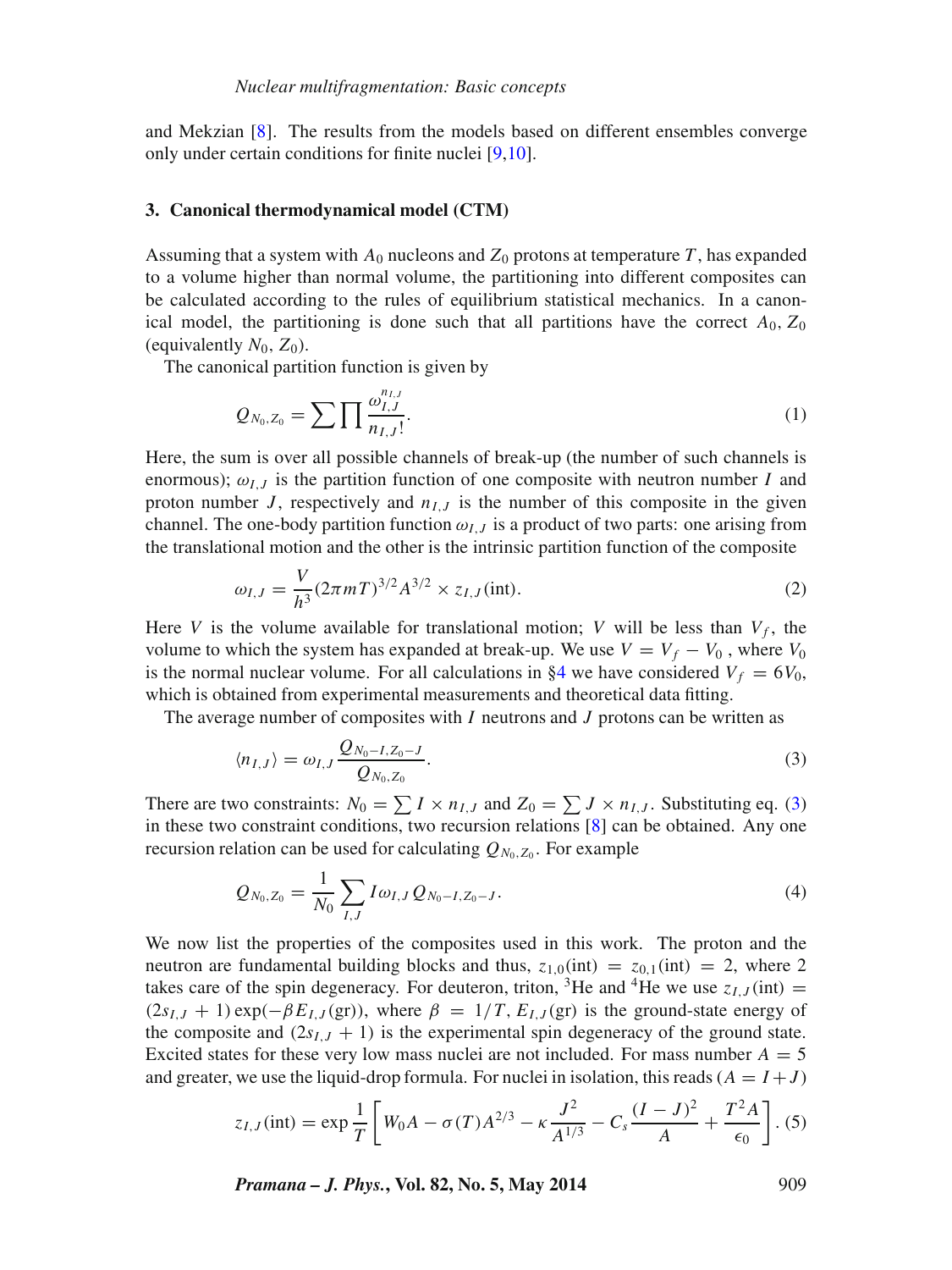The expression includes the volume energy, the temperature-dependent surface energy, the Coulomb energy and the symmetry energy. The term  $T^2A/\epsilon_0$  represents contribution from excited states as the composites are at a non-zero temperature.

We also have to state which nuclei are included in computing  $Q_{N_0,Z_0}$  (eq. [\(4\)](#page-2-2)). For  $I, J$ , we include a ridge along the line of stability. The liquid-drop formula above also gives neutron and proton drip lines and the results shown here include all nuclei within the boundaries. The long-range Coulomb interaction between different composites is included by the Wigner–Seitz approximation [\[5\]](#page-10-5).

### <span id="page-3-0"></span>**4. Results from CTM**

Important properties of nuclear multifragmentation such as mass distribution, fragment multiplicity, isotopic distribution and isoscaling are studied theoretically by using the CTM.

## 4.1 *Mass distribution*

Mass distribution of different fragments produced from the system of mass  $A_0 = 168$ and charge  $Z_0 = 75$  (it represents <sup>112</sup>Sn +<sup>112</sup> Sn central collisions after pre-equilibrium particle emmision), is calculated at three different temperatures and is shown in figure [1a](#page-3-1). At  $T = 3.0$  MeV (lower excitation of compound nuclear system) fission is the dominating channel i.e., the multiplicity (total number of fragments) is about 2. But at  $T = 5$  MeV (moderate excitation), fission channel disappears and multifragmentation (breaking into large number of fragments) is the dominant process with a large number of intermediate mass fragments being formed. With further increase of temperature from 5 to 7 MeV (very high excitation) the system mainly breaks into larger number of smaller mass fragments. The variation of total fragment multiplicity with temperature is shown in figure [1b](#page-3-1).

<span id="page-3-1"></span>

**Figure 1.** (a) Theoretical mass distribution from  $A_0 = 168$  and  $Z_0 = 75$  system studied at  $T = 3$  MeV (blue dotted line), 5 MeV (red dashed line) and 7 MeV (green solid line). (**b**) Variation of total multiplicity with temperature.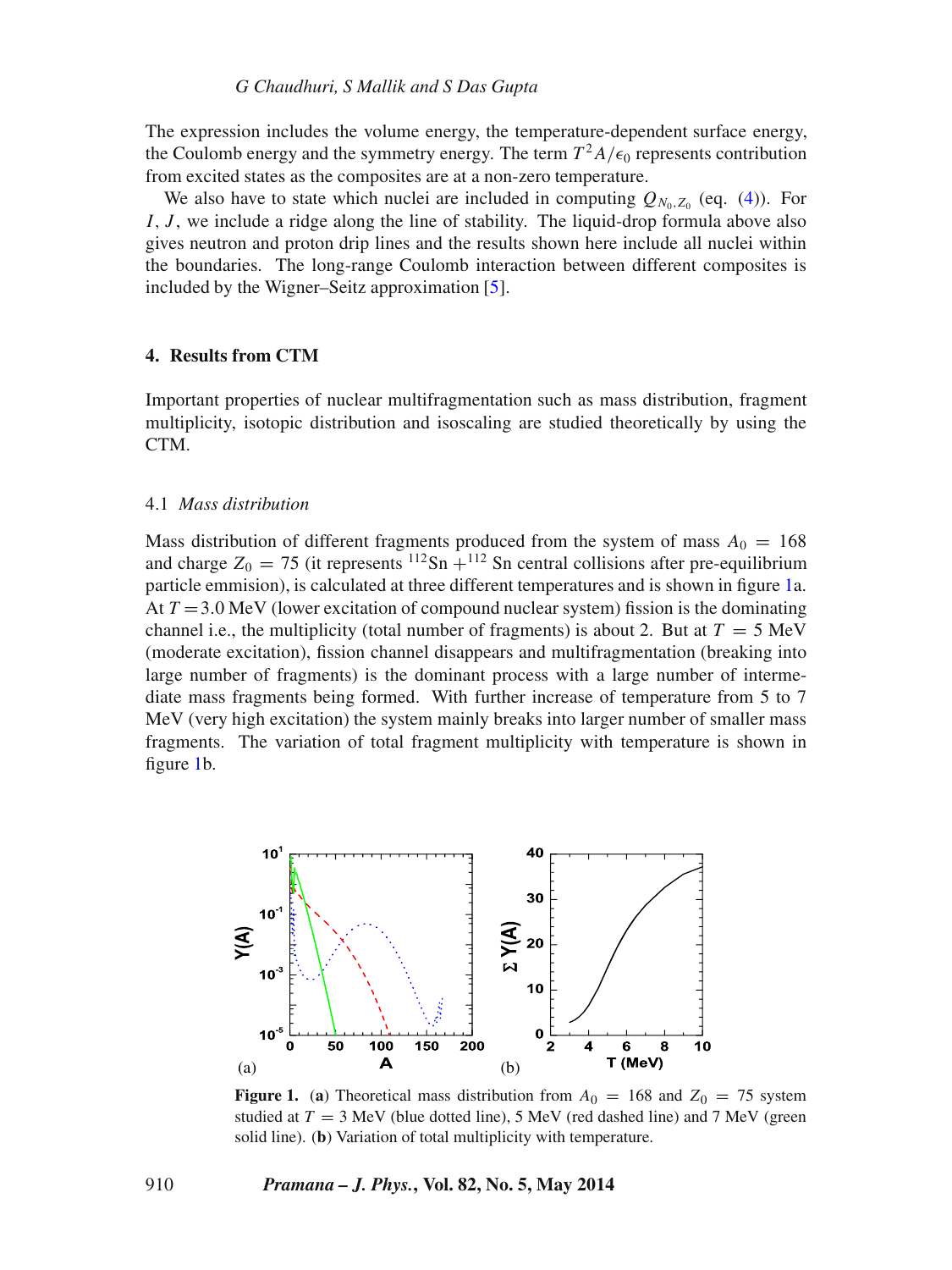#### 4.2 *Isotopic distribution*

Isotopic distribution of  $Z = 8$  and 14 fragments produced by multifragmentation of  $A_0 = 168$  and  $Z_0 = 75$  at two different temperatures  $T = 5$  and 7 MeV are shown in figures [2a](#page-4-0) and [2b](#page-4-0). With the increase of temperature, the isotopic distributions become wider. Multiplicities of different isotopes having  $Z = 8$  and 14 produced from two different sources of charge  $Z_0 = 75$  and masses  $A_0 = 168$ , 186 is plotted in figures [2c](#page-4-0) and [2d](#page-4-0). From the isotopic distributions it is clear that the production of neutron-rich fragments are more from the neutron-rich  $Z_0 = 75$ ,  $A_0 = 186$  source compared to the other less neutron-rich  $Z_0 = 75$ ,  $A_0 = 168$  nucleus.

#### 4.3 *Isoscaling*

Isoscaling [\[11](#page-10-10)[,12\]](#page-10-11) is an important property for studying the symmetry energy in intermediate energy nuclear reactions. It is observed both theoretically and experimentally that the ratio of yields  $R_{21} = Y_2(N, Z)/Y_1(N, Z)$  from reactions 1 and 2 having different isospin asymmetry (2 is more neutron-rich than 1) exhibit an exponential relationship as a function of neutron (*N*) and proton (*Z*) number, i.e.,

$$
R_{21} = \frac{Y_2(N, Z)}{Y_1(N, Z)} = C \exp(\alpha N + \beta Z). \tag{6}
$$

where  $\alpha$  and  $\beta$  are isoscaling parameters and *C* is the normalization constant.

<span id="page-4-0"></span>To study the isoscaling in nuclear multifragmentation, we take the dissociating systems having  $Z_1 = Z_2 = 75$  but  $A_1 = 168$  and  $A_2 = 186$ . The ratio  $R_{21}$  is plotted in figure [3a](#page-5-1)



**Figure 2.** (a), (b) Theoretical isotopic distribution calculated at  $T = 5$  MeV (red dashed lines) and 7 MeV (green solid lines) from  $A_0 = 168$ ,  $Z_0 = 75$  nucleus. (**c**), (**d**) Theoretical isotopic distribution from  $A_0 = 168$ ,  $Z_0 = 75$  (red dashed lines) and  $A_0 = 186$ ,  $Z_0 = 75$  (black dotted lines) nucleus both calculated at  $T = 5$  MeV.

*Pramana – J. Phys.***, Vol. 82, No. 5, May 2014** 911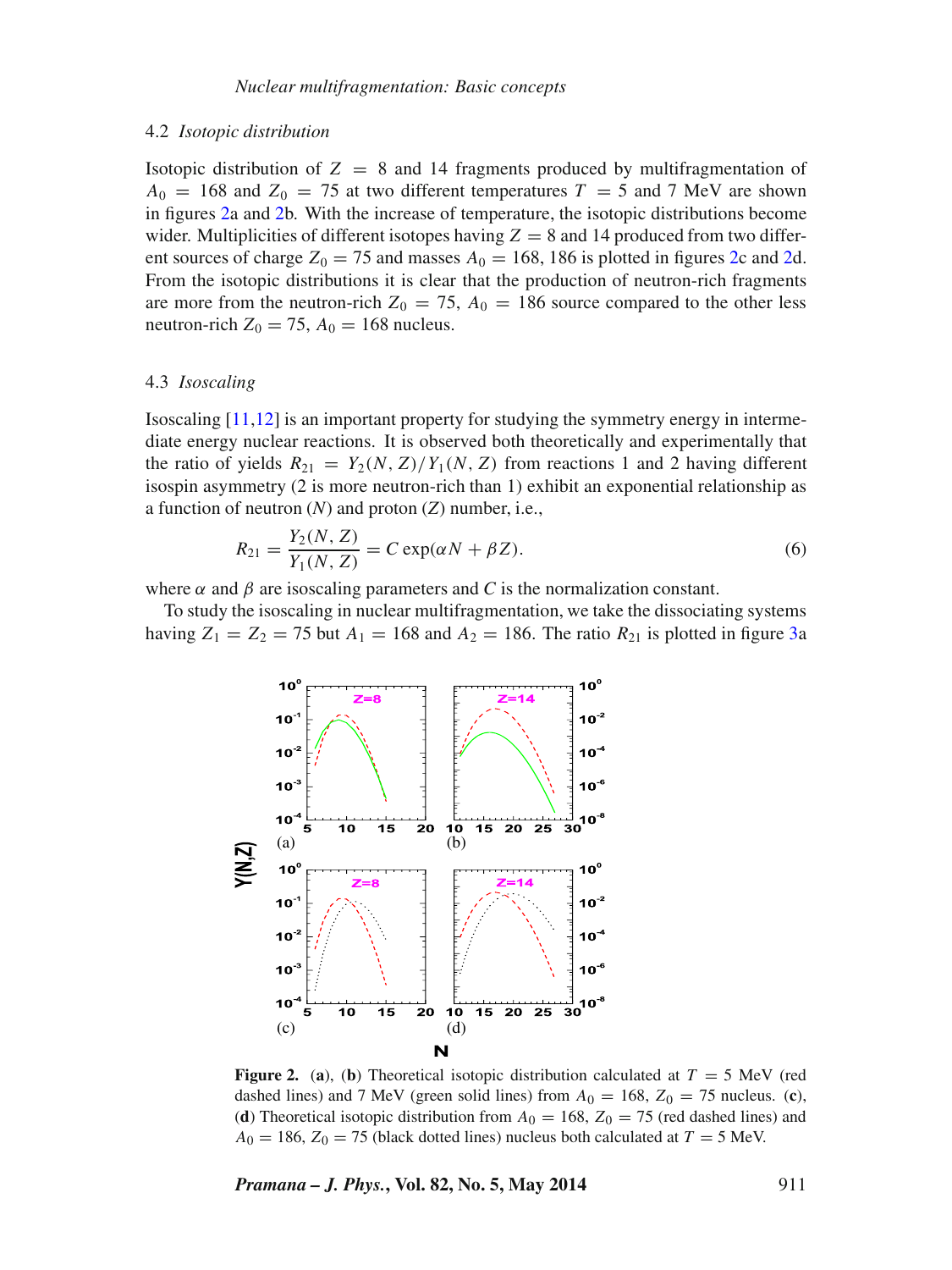<span id="page-5-1"></span>

**Figure 3.** (a) Ratios  $(R_{21})$  of multiplicities of the fragments  $(N, Z)$  where reaction 1 is  $A_1 = 168$ ,  $Z_1 = 75$  and reaction 2 is  $A_2 = 186$ ,  $Z_2 = 75$ . (**b**) Variation of isoscaling parameter  $(\alpha)$  with temperature.

as a function of the neutron number for  $Z = 6, 8, 10$  and 12 at  $T = 5$  MeV. It is seen that the fragments produced by CTM exhibit the linear isoscaling behaviour very well. The variation of the isoscaling parameter  $\alpha$  with temperature in figure [3b](#page-5-1) shows that  $\alpha$ gradually decreases with T.  $\alpha$  is related to the symmetry energy coefficient  $C_s$  used in the liquid-drop formula in eq.  $(5)$ .

## <span id="page-5-0"></span>**5. Extension of CTM to a model for projectile fragmentation**

Projectile fragmentation is a very useful technique for the production of radioactive ion beam and is also important for astrophysical research. This led to the extension of CTM and subsequently, development into a model for projectile fragmentation [\[13](#page-10-12)[–15\]](#page-10-13).

The model for projectile fragmentation reaction consists of three stages: (i) abrasion, (ii) multifragmentation and (iii) evaporation. In heavy-ion collision, if the beam energy is high enough, then in the abrasion stage at a particular impact parameter, three different regions are formed: (i) projectile spectator or projectile-like fragment (PLF) moving in the lab with roughly the velocity of the beam, (ii) participant which suffers direct violent collisions and (iii) target spectator or target-like fragment (TLF) which has low velocity in the laboratory. Here, we are interested in the fragmentation of the PLF. Using straightline geometry, average number of protons and neutrons present in the projectile spectator at different impact parameters are calculated. The total cross-section of abraded nucleus having  $Z_s$  protons and  $N_s$  neutrons is [\[14,](#page-10-14)[15\]](#page-10-13)

$$
\sigma_{a,N_s,Z_s} = \sum_i \sigma_{a,N_s,Z_s,T_i},\tag{7}
$$

where the sum is over all impact parameter intervals and

$$
\sigma_{a,N_s,Z_s,T_i} = 2\pi \langle b_i \rangle \Delta b P_{N_s,Z_s}(\langle b_i \rangle), \tag{8}
$$

where  $P_{N_x,Z_y}(\langle b_i \rangle)$  is the probability of formation of a projectile spectator having  $Z_s$  protons and  $N_s$  neutrons obtained by using minimal distribution within the impact parameter interval  $\Delta b$  around  $\langle b_i \rangle$  [\[13\]](#page-10-12).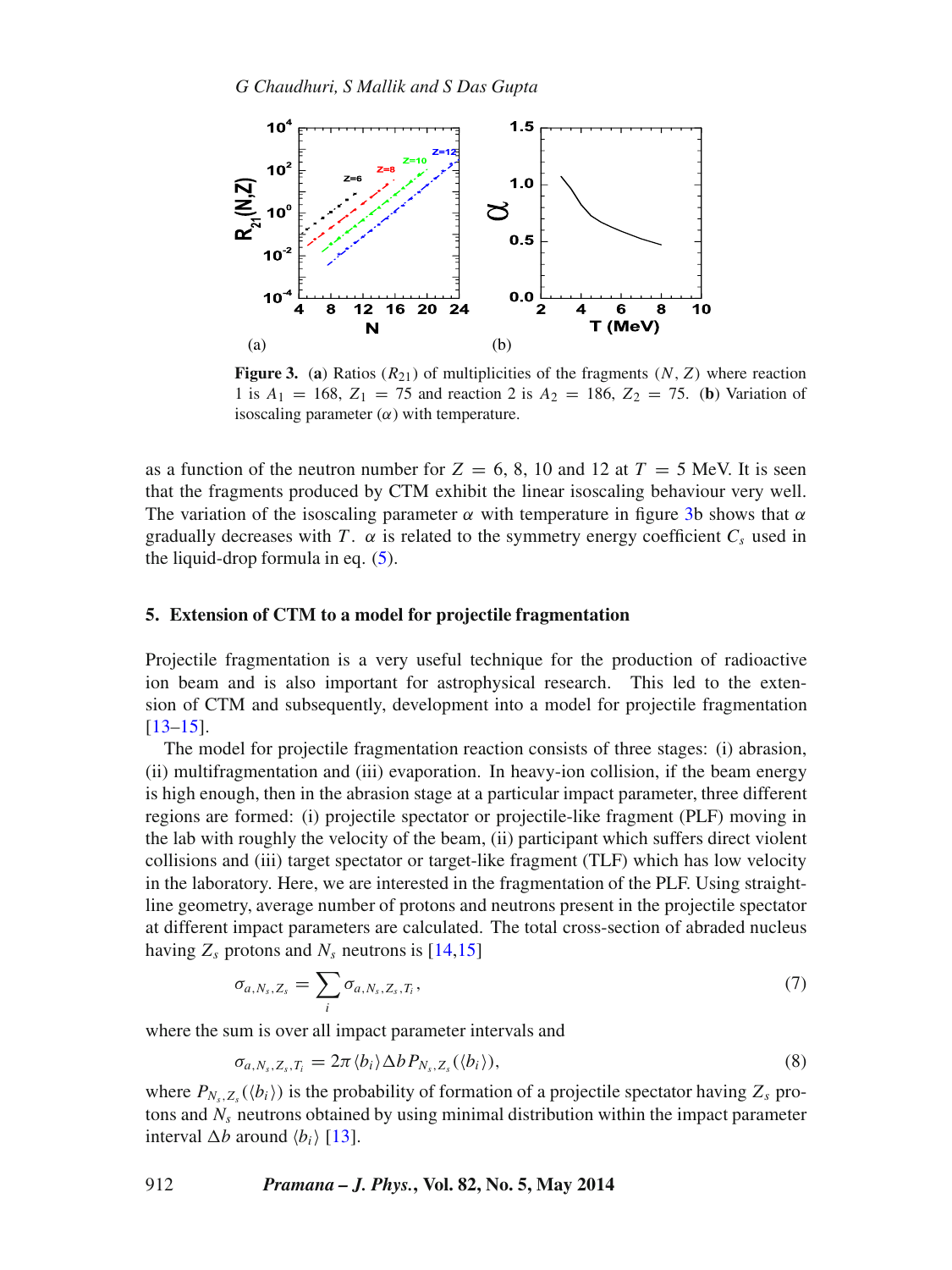The multifragmentation stage calculation of each PLF created after abrasion at different impact parameters is done separately by using the CTM described in [§3.](#page-2-0) The impact parameter dependence of freeze-out temperature is considered as  $T(b) = 7.5 4.5(A<sub>s</sub>(b)/A<sub>0</sub>)$  [\[15\]](#page-10-13), where  $A<sub>s</sub>(b)$  is the mass of the projectile spectator created at impact parameter b and  $A_0$  is the mass number of the original projectile. So freeze-out temperature of the projectile spectator is independent of the incident beam energy but it depends on the wound in the projectile. This parametrization of temperature profile is obtained by looking at many pieces of data from many nuclear reactions. Almost the same PLF size and similar trend of temperature profile are obtained from microscopic calculations [\[16](#page-10-15)[,17\]](#page-10-16) also. The freeze-out volume in multifragmentation is  $V_f(b) = 3V(b)$ , where  $V(b)$  is the volume of the projectile spectator created at b. Using CTM for an abraded system  $N_s$ ,  $Z_s$  at temperature  $T_i$  average population of the composite with neutron number  $n$  and proton number  $z$  is calculated in the multifragmentation stage. Denoting this by  $M_{n,z}^{N_s,Z_s,T_i}$  and summing over all the abraded  $N_s$ ,  $Z_s$  that can yield n, z, the primary cross-section for  $n, z$  is

$$
\sigma_{n,z}^{\text{pr}} = \sum_{N_s, Z_s, T_i} M_{n,z}^{N_s, Z_s, T_i} \sigma_{a, N_s, Z_s, T_i}.
$$
\n(9)

The excited fragments which are produced after multifragmentation decay to their stable ground states. It can  $\gamma$ -decay to shed its energy but may also decay by light particle emission to lower mass nuclei. We include emissions of n, p, d, t,<sup>3</sup>He and <sup>4</sup>He. Particle decay widths are obtained using the Weisskopf's evaporation theory [\[18\]](#page-10-17). Fission is also included as a de-excitation channel though, for the nuclei of mass  $\langle 100 \rangle$  its role will be quite insignificant. Details of the implementation of evaporation model can be found in [\[19\]](#page-10-18).

#### <span id="page-6-0"></span>**6. Results from projectile fragmentation reactions**

The projectile fragmentation model is used to calculate the basic observables of projectile fragmentation like the average number of intermediate mass fragments  $(M_{\text{IMF}})$ , the average size of the largest cluster and their variation with bound charge  $(Z_{bound})$ , differential charge distribution, cross-section of neutron-rich fragments for different nuclear reactions at intermediate energies with different projectile target combinations.

#### 6.1  $M_{\text{IMF}}$  variation with  $Z_{\text{bound}}$

The variation of the average number of intermediate mass fragments  $M_{\text{IMF}}$  (3≤Z≤20) with  $Z_{bound}$  (=  $Z_s$  minus charges of all composites with charge  $Z = 1$ ) for  $107$ Sn on  $119$ Sn and  $124$ Sn on  $119$ Sn reactions is shown in figure [4.](#page-7-0) The theoretical calculation reproduces the average trend of the experimental data very well. The experiments are done by ALADIN Collaboration in GSI at 600 A MeV [\[20\]](#page-10-19). At small impact parameters, the size of the projectile spectator (also  $Z_{bound}$ ) is small and the temperature of the dissociating system is very high. Therefore, the PLF will break into fragments of small charges (mainly  $Z = 1, 2$ ). Therefore, the IMF production is less. But at mid-central collisions PLFs are larger in size and the temperature is smaller compared to the previous case, and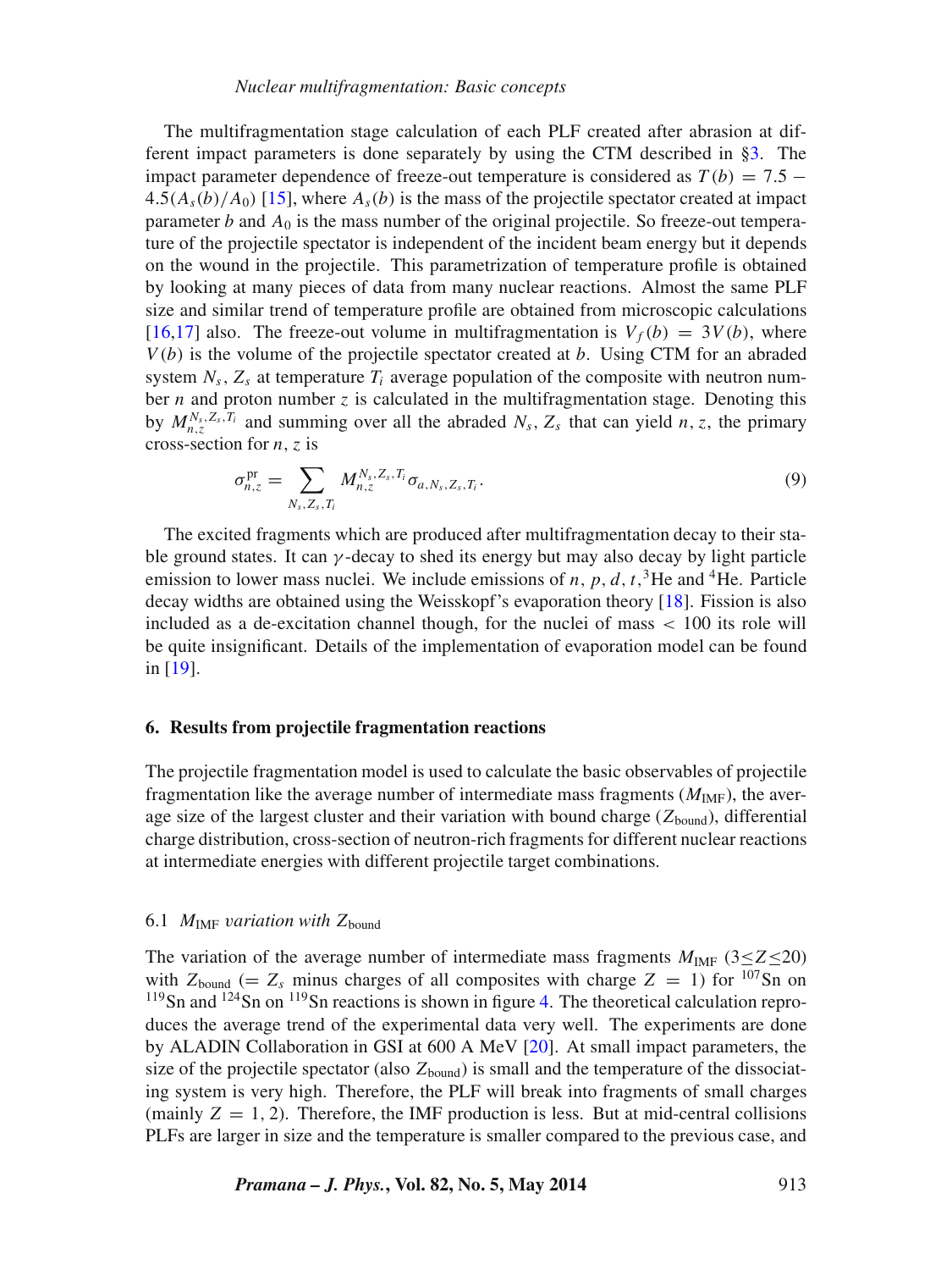<span id="page-7-0"></span>

**Figure 4.** Mean multiplicity of intermediate mass fragments  $M_{\text{IMF}}$ , as a function of  $Z_{bound}$  for (a)  $107\text{Sn}$  on  $119\text{Sn}$  and (b)  $124\text{Sn}$  on  $119\text{Sn}$  reactions obtained from projectile fragmentation model (red solid lines). The experimental results are shown by the black dashed lines.

therefore larger number of IMFs are produced. With further increase of impact parameter, though the PLF size (also  $Z_{bound}$ ) increases, the temperature is low, hence breaking of dissociating system is very less (large fragment remains) and IMF production is less.

#### 6.2 *Differential charge distribution*

The differential charge distributions for different intervals of  $Z_{bound}/Z_0$  are calculated by the projectile fragmentation model for 119Sn and 124Sn on 119Sn reactions and compared with experimental data  $[20]$ . This is shown in figure [5.](#page-7-1) For the sake of clarity the distributions are normalized with different multiplicative factors. At peripheral collisions (i.e.,

<span id="page-7-1"></span>

**Figure 5.** Theoretical differential charge cross-section distribution (red solid lines) for  $(a)$ <sup>107</sup>Sn on <sup>119</sup>Sn and (**b**)<sup>124</sup>Sn on <sup>119</sup>Sn reactions compared with the experimental data (black dashed lines).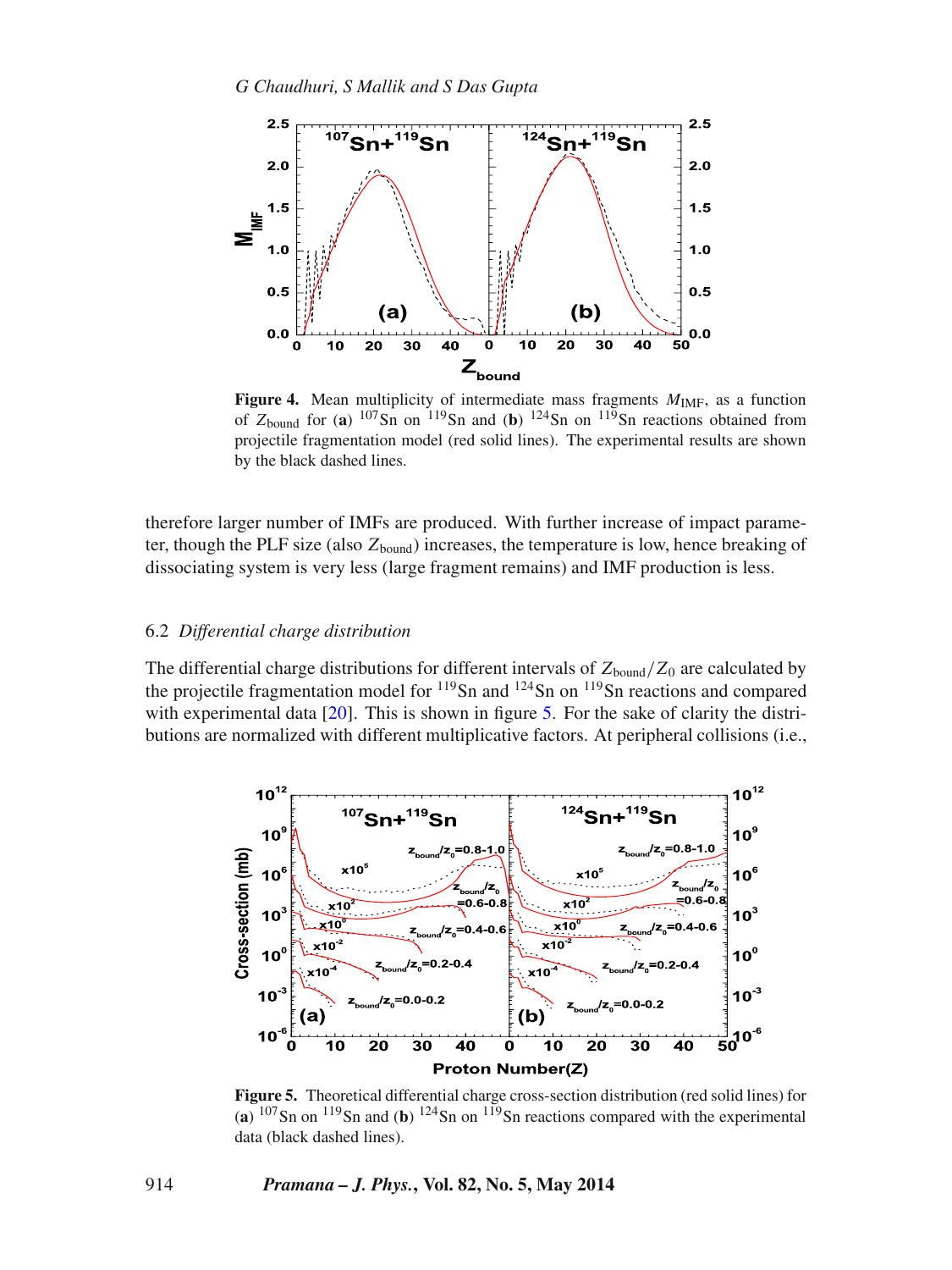<span id="page-8-0"></span>

**Figure 6.**  $Z_{\text{max}}/Z_0$  as a function of  $Z_{\text{bound}}/Z_0$  for (**a**)  $^{107}$ Sn on  $^{119}$ Sn and (**b**)  $^{124}$ Sn on <sup>119</sup>Sn reactions obtained from projectile fragmentation model (red solid lines). The experimental results are shown by the black dashed lines.

 $0.8 \leq Z_{\text{bound}}/Z_0 \leq 1.0$ ) due to small temperature of PLF, it breaks into one large fragment and small number of light fragments, hence the charge distribution shows U-type nature. But with the decrease of impact parameter the temperature increases, the PLF breaks into larger number of fragments and the charge distributions become steeper. The features of the data are nicely reproduced by the model.

## 6.3 *Size of the largest cluster and its variation with*  $Z_{bound}$

Average size of the largest cluster produced at different  $Z_{bound}$  values is calculated in the framework of projectile fragmentation model for  $^{119}$ Sn and  $^{124}$ Sn on  $^{119}$ Sn reactions. In figure [6](#page-8-0) the variation of  $Z_{\text{max}}/Z_0$  ( $Z_{\text{max}}$  is the average number of proton content in the largest cluster) with  $Z_{bound}/Z_0$  obtained from theoretical calculations and experimental results are shown. Very good agreement with experimental data is observed.

#### 6.4 *Cross-section and binding energy of neutron-rich nuclei*

Projectile fragmentation cross-sections of many neutron-rich isotopes have been measured experimentally from the  ${}^{48}$ Ca and  ${}^{64}$ Ni beams at 140 MeV/nucleon on  ${}^{9}$ Be and <sup>181</sup>Ta targets [\[21\]](#page-10-20). Our theoretical model reproduces the cross-sections of projectile fragmentation experiments very well  $[13–15]$  $[13–15]$ . A remarkable feature is the correlation between the measured fragment cross-section ( $\sigma$ ) and the binding energy per nucleon ( $B/A$ ). This observation has prompted attempts of parametrization of cross-sections [\[22](#page-10-21)[–24\]](#page-10-22). One very successful parametrization is

$$
\sigma = C \exp\left[\frac{B}{A}\frac{1}{\tau}\right].\tag{10}
$$

Here  $\tau$  is a fitting parameter. In this parametrization we have not considered the pairing energy contribution in nuclear binding energy. Here, we have calculated production cross-sections of the isotopes of  $Z = 15$  nuclei for <sup>64</sup>Ni on <sup>9</sup>Be reaction from projectile

*Pramana – J. Phys.*, Vol. 82, No. 5, May 2014 915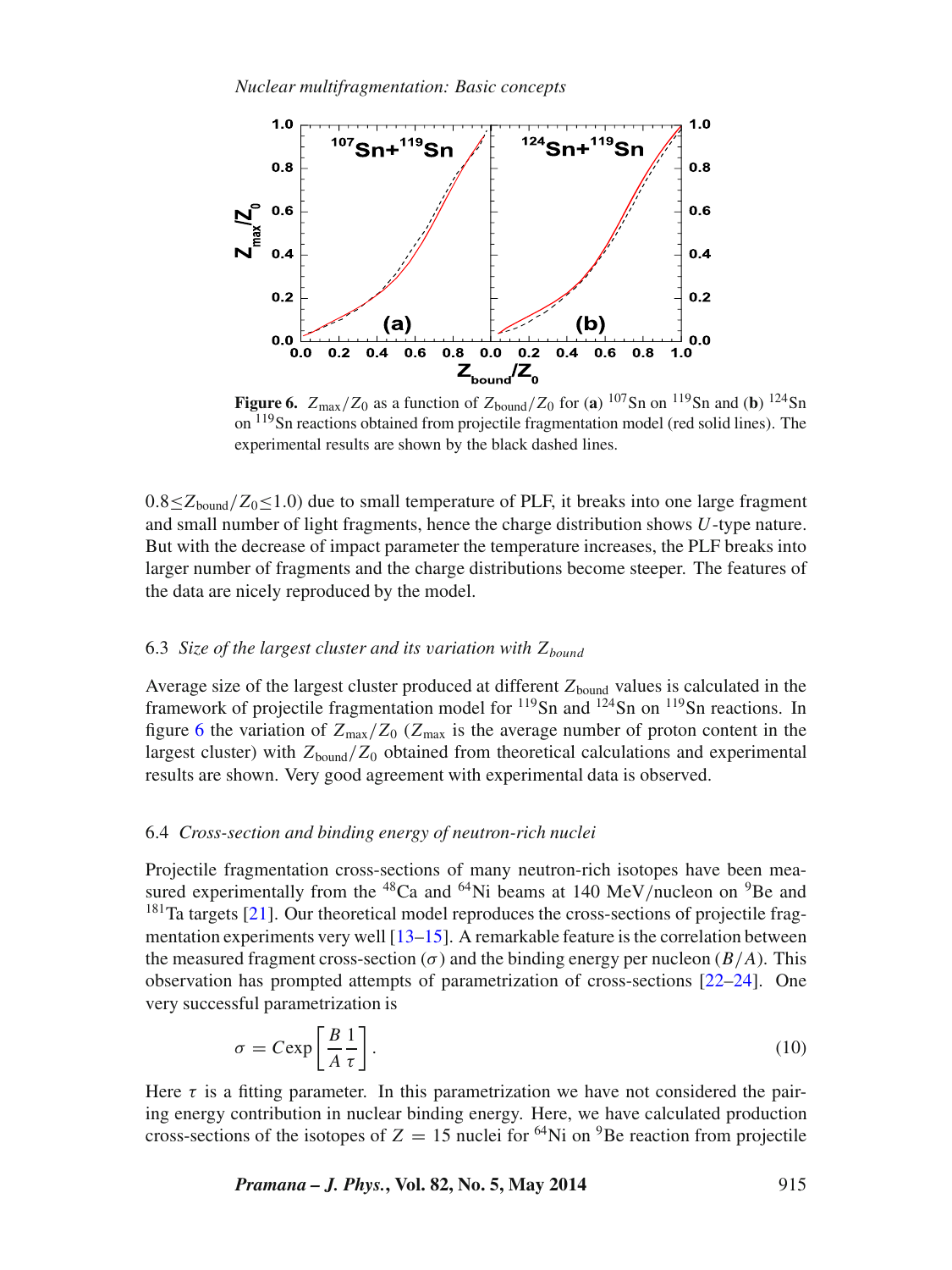<span id="page-9-2"></span>

Figure 7. Fragment cross-section (circles joined by red dotted line) for <sup>64</sup>Ni on <sup>9</sup>Be reaction and binding energy per nucleon (squares joined by black solid line) plotted as a function of mass number for isotopes of  $Z = 15$  nuclei.

fragmentation model and plotted in log scale in figure [7](#page-9-2) (circles joined by red dotted line). The variation of the theoretical binding energy per nucleon for the same isotopes of  $Z = 15$  nuclei in linear scale is also shown in the same figure (squares joined by black solid line). Similar trend of the cross-section curve (in log scale) and binding energy curve (in linear scale) confirms the validity of the above parametrization from our model. By this method we can interpolate (or extrapolate) the cross-section of an isotope if the binding energy is known. We can also estimate the binding energy of an isotope by measuring its cross-section experimentally.

# <span id="page-9-0"></span>**7. Application of nuclear multifragmentation**

Nuclear multifragmentation is very useful forstudying nuclear liquid–gas phase transition and for investigating nuclear matter at subsaturation densities. Projectile fragmentation is a very useful technique for the production of radioactive ion beam and is useful for nuclear structure studies as well as for astrophysical research. Nuclear multifragmentation can be used for spallation reaction (nuclear power production), nuclear waste management (environment protection), proton and ion therapy (medical applications), radiation protection of space missions (space research) etc. Thus, nuclear multifragmentation is an important tool in basic research as well as in a wide variety of other applications.

# <span id="page-9-1"></span>**8. Summary**

The study of nuclear multifragmentation is an important area of research in intermediate energy heavy-ion collisions. The canonical thermodynamical model which is based on analytic evaluation of the partition function has been used to calculate different observables characterizing the multifragmentation reaction like mass and isotopic distribution, isoscaling ratio etc. This simple analytical model is also extended to develop a model for